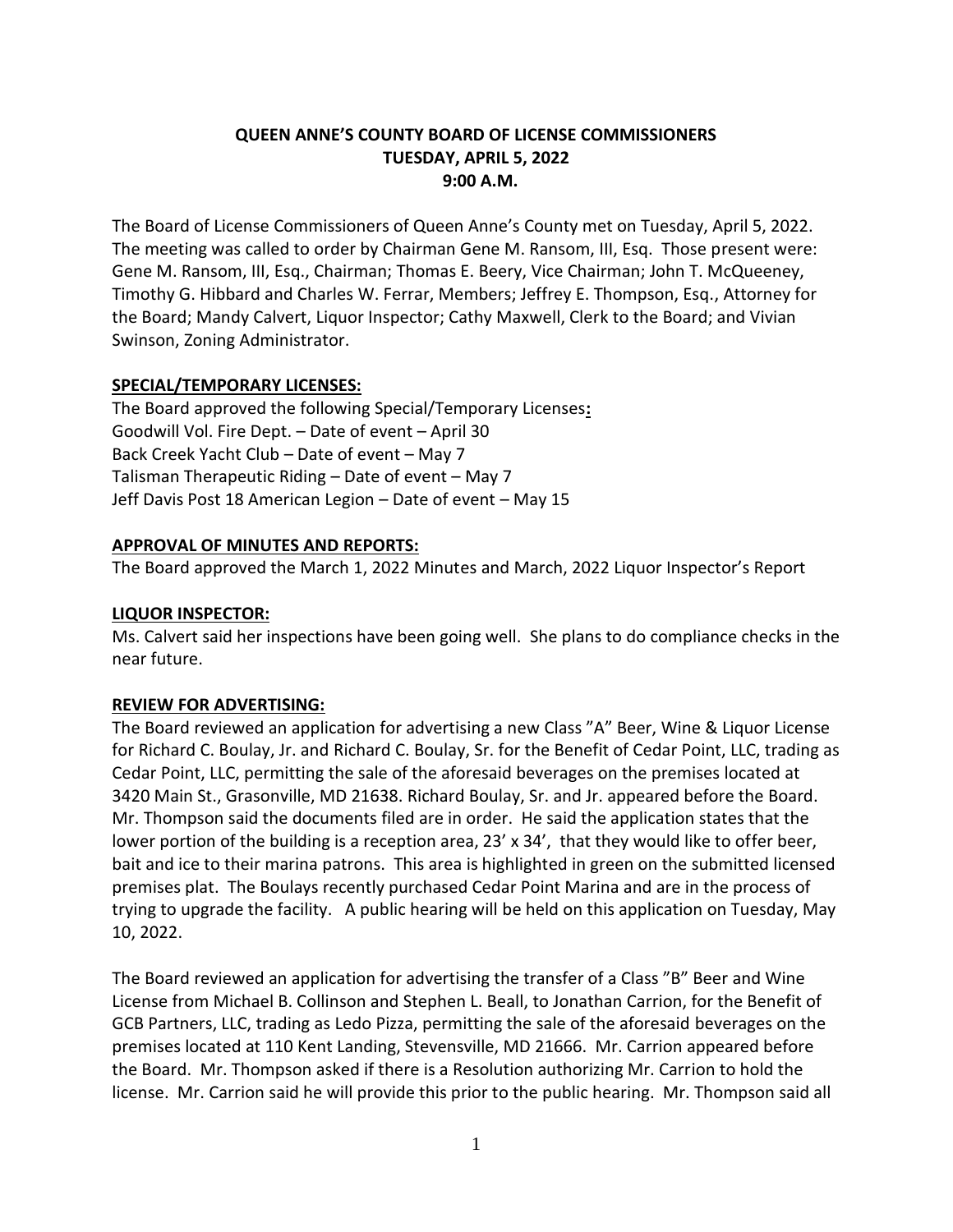other documents are in order. Mr. Ransom said this Board has never had a complaint about Ledo Pizza. A public hearing will be held on this application on Tuesday, May 10, 2022.

The Board reviewed an application for advertising a new Class "B" Beer, Wine & Liquor License for Andrew DePaola II, for the Benefit of DePaola Food Group, LLC, trading as DePaola's Bagels and Brunch, permitting the sale of the aforesaid beverages on the premises located at 1227 Shopping Center Rd., Unit 4, Stevensville, MD 21666. Mr. DePaola appeared before the Board. He wants to have a bagel shop for breakfast and lunch. He would like to serve breakfast cocktails. The location is at the shopping center in the old El Jefe location. Mr. Thompson asked if the landowner has a financial interest in the business and Mr. DePaola said, no. Mr. Thompson said there was no operating agreement filed and it is not legally required. Mr. DePaola said he does, in fact, have an operating agreement and he submitted it to the Board. Mr. Thompson said all other documents are in order. A public hearing will be held on this application on Tuesday, May 10, 2022. Mr. DePaola asked if the hearing could be in June if necessary. He will advise if he wants to change the date.

#### **PUBLIC HEARINGS:**

The Board continued a public hearing for transfer of location for a Class "A" Beer, Wine & Liquor License for Adarshdeep Khalar, for the Benefit of Hillside Liquors and Deli, LLC, trading as Hillside Liquors and Deli, permitting the sale of the aforementioned beverages to be transferred from 2640 Centreville RD, Centreville, MD 21617 to 425 S. Commerce St., Centreville, MD 21617. Mr. Khalar, Licensee, and Mr. Greg Torchio, Architect, appeared before the Board. Mr. Thompson administered the oath to all who were to testify. No one else appeared in favor or opposition to the granting of this application. At the original public hearing on February 2, 2022 it was determined that the Board needed plans and specs of what is being proposed. That hearing was continued at the request of the applicant. Mr. Khaler submitted a 2-page general drawing of the proposed property which was designed by Mr. Torchio. This drawing was submitted as "Applicant's Exhibit No. AA". The first floor is commercial and the second floor is for affordable housing which is a different situation. Mr. Khalar said he has increased the size of storage which was his biggest concern. He opened up the flooring and the coolers to prevent clustering so it is a safer environment for clientele and there is more storage area. Mr. Torchio said the total square footage of the footprint is 6,300 sq. ft. which includes the two stairways. The actual liquor store is 6,048 sq. ft. The second page of the drawing shows where the alcohol will be located. The licensed premises will be the four square corners on the bottom floor. The second floor will be apartments. Mr. Khalar said he has contacted the Town of Centreville since the proposed building is within the Town limits. Mr. Thompson said it appears there is a 100 ft. stream buffer running through the building and parking lot. Mr. Torchio said they had to go through full engineering and site plan approval so the owners can know they can have a liquor license there. He said this building is basically on the same footprint of the previous building. He has had two site plans approved for that same site. The State took the front part of the property and part of the bridgework so this has moved the building back. Mr. Torchio said there may be an issue with the buffer on this site. He said the lines on the site plan show the critical area buffer line. Mr. Ransom suggested this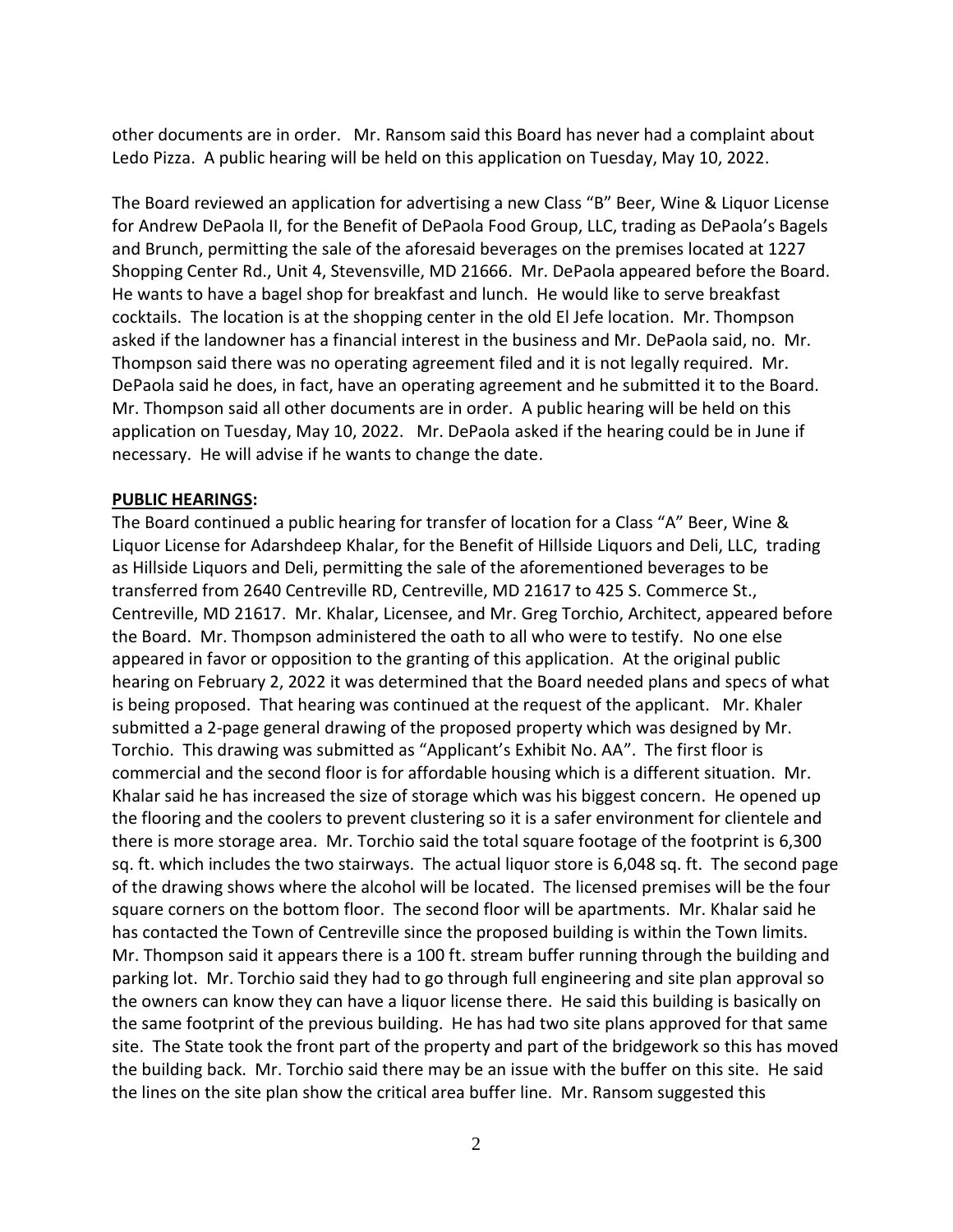application could be approved, contingent on approval of Town of Centreville Planning & Zoning and all other appropriate zoning and government agencies. Mr. Ransom said Mr. Khalar's existing license is in compliance and he simply wants to move their location down the street. Mr. Ransom added that these approvals do not last forever and if Critical Area has any problems, Mr. Khalar could be back before the Board. Mr. Thompson said Mr. Khalar will need longer than 6 months to complete this project. He suggested that the Board give Mr. Khalar tentative approval for one year. Mr. Ransom said this application has been on the Agenda several times with no one objecting. Also Mr. Khalar has met all the conditions under §4-210 of the Alcoholic Beverages Code, approval or denial of license. A motion was made by Mr. McQueeney, seconded by Mr. Ferrar, to approve this license, contingently for one year from this date, based on the plans and specs entered today, and also contingent on approval of the Town of Centreville Planning & Zoning and all other appropriate zoning and government agencies, including, but not limited to, the Critical Area Commission. Mr. Khaler also needs to meet with Ms. Calvert. All members voted in favor.

The Board continued a hearing for a new Class "B" Beer & Wine license for Berj Ghazarian for the Benefit of Tamar & Tomas, Inc., trading as Bark Barbecue Café, permitting the sale of the aforesaid beverages on the premises located at 371 Log Canoe Circle, Stevensville, MD 21666. The applicant, Berj Ghazarian, was not present. Mr. John Prisbe, Esq. from Venable LLC, and Mr. Boris Ghazarian, father of Mr. Berj Ghazarian, appeared before the Board in his absence. Mr. Prisbe said Ms. Swinson, Zoning Administrator, and the Fire Marshal have agreed to only allow the licensed premises to include the existing restaurant, no outside seating. Ms. Swinson appeared before the Board and said this is correct, they can use the existing building and no expansion outside until the canopy is approved. Mr. Prisbe said there were combustible elements in the canopy. Mr. Ransom said the applicants met the requirements of §4-210 at the last hearing. He said they will have to come back to the Board if they work out the problems with the Fire Marshal and want to expand to the outside. Mr. Ransom asked if they wish to have the license issued effective today or May 1. Mr. Prisbe said he believes their preference is to have it issued today. They would therefore have to pay \$250 from now until May 1 and then the annual fee at that time. A motion was made by Mr. Beery, seconded by Mr. Hibbard, to approve this application as amended. All members voted in favor.

The Board continued a hearing for the transfer, including expansion of premises, of a Class "D" Beer, Wine & Liquor license, from Walter E. Thompson, Jr. to Christopher Sims and Steven McD. Smith, for the Benefit of MHI Hotel Services, LLC, trading as Hilton Garden Inn Kent Island, permitting the sale of the aforesaid beverages on the premises located at 3206 Main St., Grasonville, MD 21638. Mr. Steven McD. Smith appeared before the Board. Mr. Ransom said the reason this hearing was continued was the Board previously approved this license contingently, even though Mr. Sims was not in attendance. He said Mr. Smith and his Attorney, Ms. Sara Arthur, Esq. proffered at the March 1, 2022 hearing that there were no violations on the background checks when actually there was a violation regarding Mr. Smith. Mr. Ransom said he is concerned that Mr. Sims is again not in attendance today. Also he recalls that Ms. Arthur said she had seen a background check for Mr. Smith and there was nothing on it. Mr.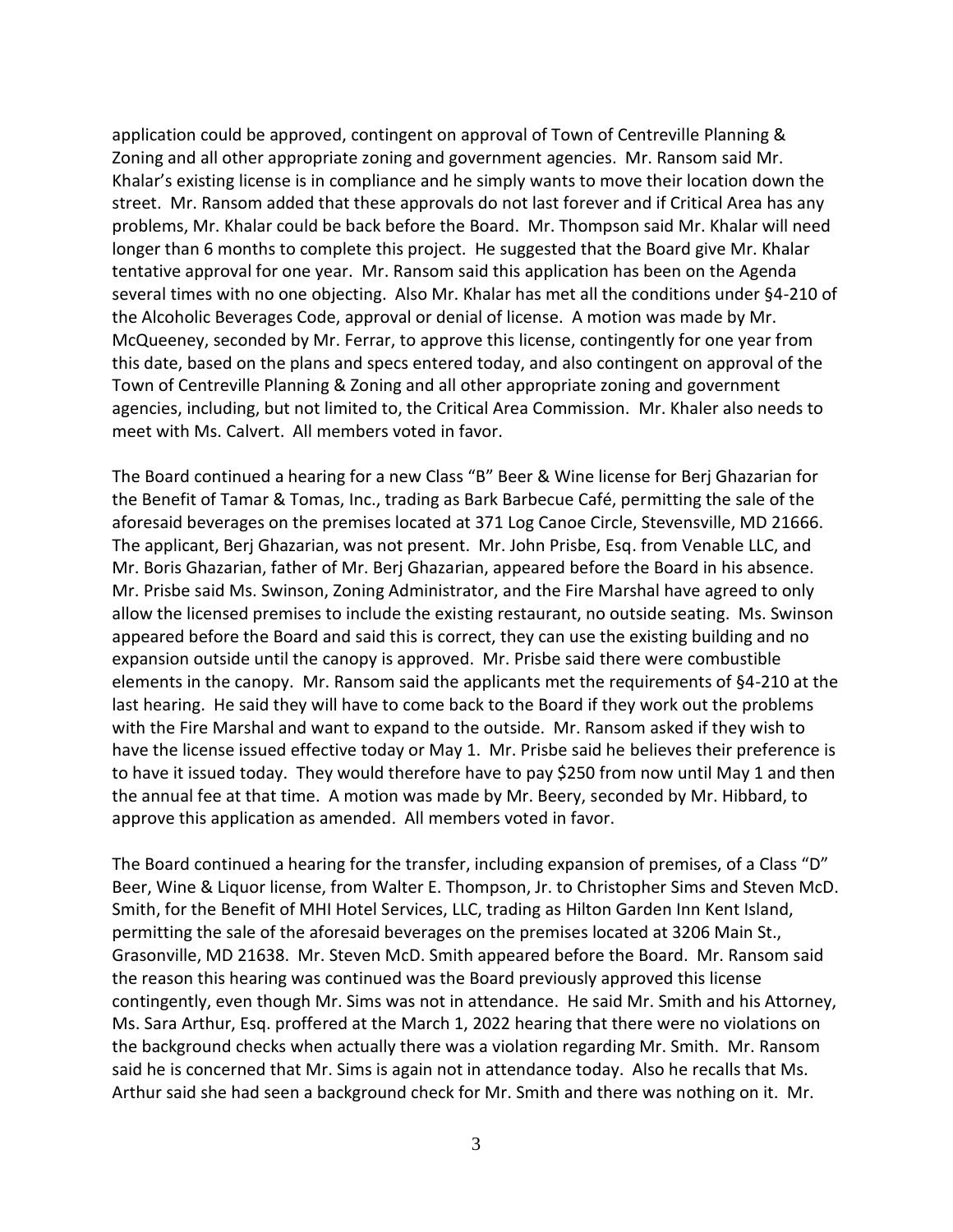Ransom said what is on the background check is minor but that is not the point. Mr. Smith said Mr. Sims is not in attendance today because he felt the subject was Mr. Smith's background check and he did not need to attend. Mr. Ransom said the application is still incomplete and Mr. Smith may want to continue this hearing again so that his Counsel and Mr. Sims can be present. Or the Board can move this application to the end of today's meeting and Mr. Smith can try to contact his Attorney for advice. It was agreed that this matter will be continued at the end of today's Agenda.

The Board held a hearing for the transfer of a Class "B" Beer, Wine & Liquor License from Deidre Wilson, Personal Representative, to Robin M. Casey, for the Benefit of Chesapeake Bay Beach Club, LLC, trading a Chesapeake Bay Beach Club, permitting the sale of the aforesaid beverages on the premises located at 500 Marina Club Rd., Stevensville, MD 21666. Mr. Don Reedy and Ms. Robin Casey appeared before the Board. Mr. Thompson administered the oath to all who were to testify. No on else appeared in favor or opposition to the granting of this application. The Board had previously approved Ms. Deidre Wilson as Personal Representative of her husband's estate until April 1, 2022. Mr. Reedy said Ms. Casey is requesting to have the license transferred from Ms. Wilson. Ms. Casey and her husband have been with the Beach Club since the beginning. She has 17.5% ownership. Mr. Ransom entered the application and all relevant documents as Applicant's Exhibit No. 1. Mr. Ransom reviewed §4-210 of the Alcoholic Beverages Code, approval or denial of license. Ms. Casey said a primary part of the business is weddings which makes it unique. There are no other similar events nearby. This is a transfer of an existing license so this will have no negative effect on current licenses in the area. There will be no negative effect on the health, safety and welfare of the community. The Beach Club has been there for approx. 22 years. There has never been a violation. Mr. Thompson said a bulk transfer permit is not necessary in this case because the company is not changing. A motion was made by Mr. Beery, seconded by Mr. Hibbard, to approve the transfer of this license, contingent upon receiving final Fire Marshal approval. All members voted in favor. The license will be transferred immediately to Ms. Casey's name.

## **TEMPORARY EXPANSION OF PREMISES:**

Mr. Don Reedy appeared before the Board regarding the Bay Bridge Boat Show at Hemingways Restaurant on April 21-24, 2022. Mr. Reedy submitted a yellow highlighted plat showing the location of the Boat Show. He said the current premises includes Hemingways Restaurant plus the pool bar that is in the middle of the marina buildings. This request is for a temporary expansion to allow the beer trucks to park in those designated areas. Mr. Reedy requested that the expansion request go from April 20 (day before the Boat Show) until April 25 (day after the Boat Show). They will use wrist bands for people over 21. A motion was made by Mr. Beery, seconded by Mr. Hibbard, to approve the expansion request. All members voted in favor.

## **PUBLIC HEARINGS CONTINUED:**

The Board continued a hearing for the transfer and expansion of premises of a Class "B" Beer, Wine & Liquor License from Emily Shepherd to Roger L'Heureux, for the Benefit of Joshua's Centreville LLC, trading as the Station Steak & Grille, permitting the sale of the aforesaid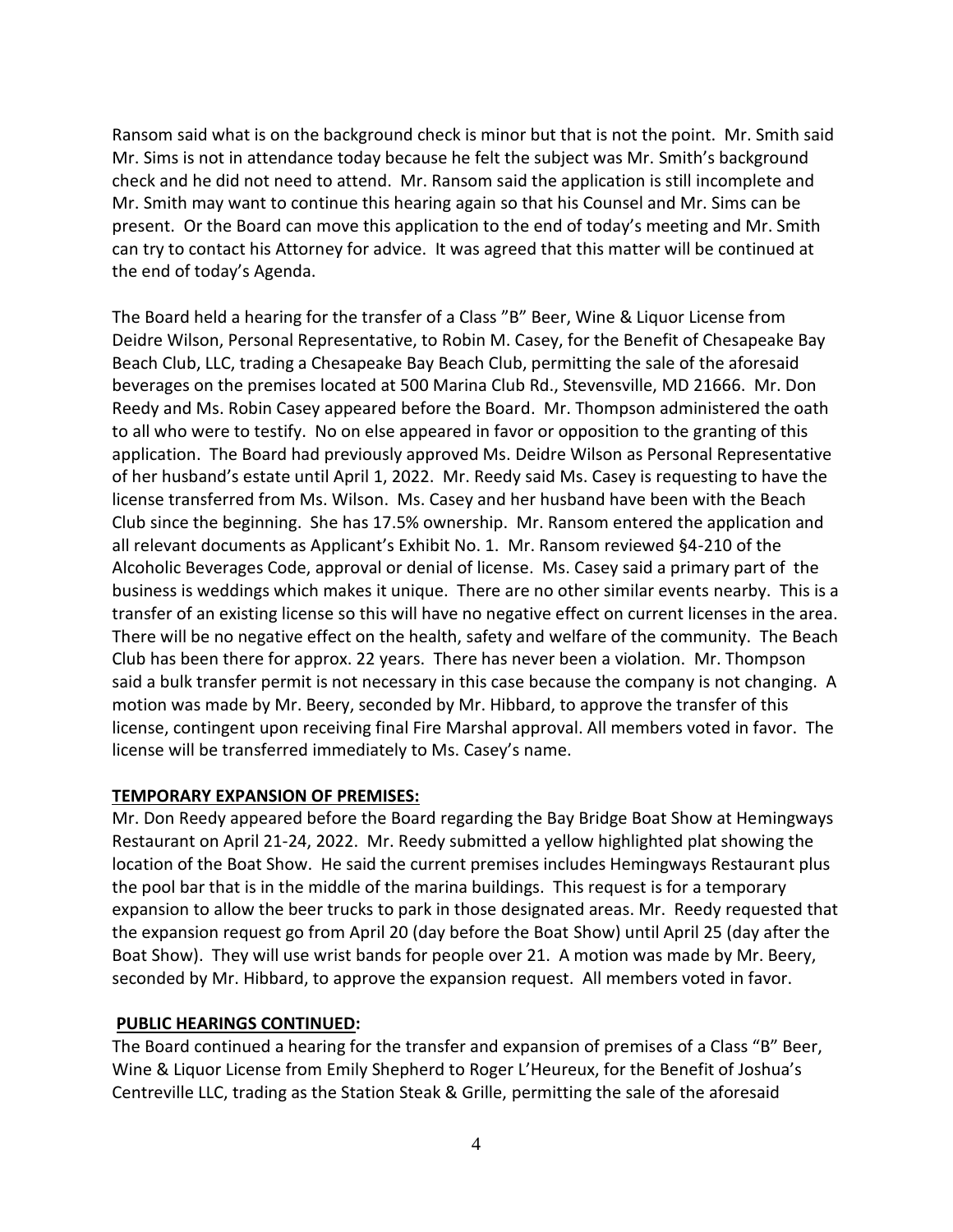beverages on the premises located at 420 Pennsylvania Ave., Centreville, MD 21617. Ms. Shepherd and Mr. L'Heureux appeared before the Board. Mr. Thompson administered the oath to all who were to testify. No on else appeared in favor or opposition to the granting of this application. The hearing was continued because there are currently two licenses on the premises: Station Steak & Grille and BBQ Bueno. The final outcome will be one entity, Joshua's Centreville, LLC, who will hold the license for the two locations and it will be treated as one license. Mr. L'Heureux said the two businesses are Station Steak and Grille and BBQ Bueno. Mr. L'Heureux is the current license holder for BBQ Bueno. SRR Holdings, LLC will be eliminated and Joshua's Centreville, LLC will have Station Steak & Grille and BBQ Bueno as the two trade names. Mr. Thompson said necessary documents are still missing. Mr. L'Heureux said he is the 100% owner of Joshua's Centreville, LLC. Ms. Shepherd does not have any remaining interest in that company. Mr. Thompson said an Operating Agreement showing that Mr. L'Heureux is 100% owner should be in the file. He said the Operating Agreement in the file lists Sheri Hamberger, Edward Turk and Emily Shepherd. Mr. L'Heureux said they have all transferred their interest over to him. Mr. Thompson said a bulk transfer permit is also needed. A motion was made by Mr. McQueeney, seconded by Mr. Hibbard, to approve the transfer of the license, plus expansion of premises, contingent upon receipt of the following: Operating Agreement showing that Mr. L'Heureux is 100% owner; completing the application so that the LLC is consistent with his testimony and listing both trade names; release from the Comptroller's Office on taxes; and a Bulk Transfer Permit. Mr. Ransom said the Board has found that the applicant meets all the standards of § 4-210 of the Alcoholic Beverages Code, approval or denial of license. All members voted in favor.

The Board held a hearing for a new Class "B" Beer, Wine & Liquor License for Richard L. Cooper, for the Benefit of ESHG Kent Island, LLC, trading as Cooper's Tavern, permitting the sale of the aforesaid beverages on the premises located at 1203 Shopping Center Dr., Stevensville, MD 21666. Mr. Richard Cooper and his Attorney, Joseph McQueeney, Esq., appeared before the Board. Member John McQueeney recused himself from participating in this hearing as he is the father of Joseph McQueeney, Esq. Mr. Thompson administered the oath to all who were to testify. No on else appeared in favor or opposition to the granting of this application. All submitted documents were entered into the record as Applicant's Exhibit "1". Mr. McQueeney said there is an unexecuted commercial lease. Mr. Cooper was hoping to have approval from this Board before he signs the lease. The improvements to the building are not quite finished yet. Mr. McQueeney said the landlord is fully behind the issuance of this license and signed the application for this license. Mr. Thompson said there is an Amended and Restated Operating Agreement which shows that Mr. Cooper now owns 15% of the company. Mr. Cooper said he has been in operation in Anne Arundel Co. for approx. 4 years. His stepson runs that operation on a daily basis. He will be selling approx. 75% food and 25% alcohol at this new location. It will be a family style tavern. Mr. Cooper has never had any violations. Mr. McQueeney reviewed § 4-210 of the Alcoholic Beverages Code, approval or denial of license. Mr. Cooper believes there is a public need for this license. It is American cuisine which is unique from the other restaurants in the immediate area. He does not feel this license will have any negative impact on existing licenses in the area. He hopes to support other businesses in the area. He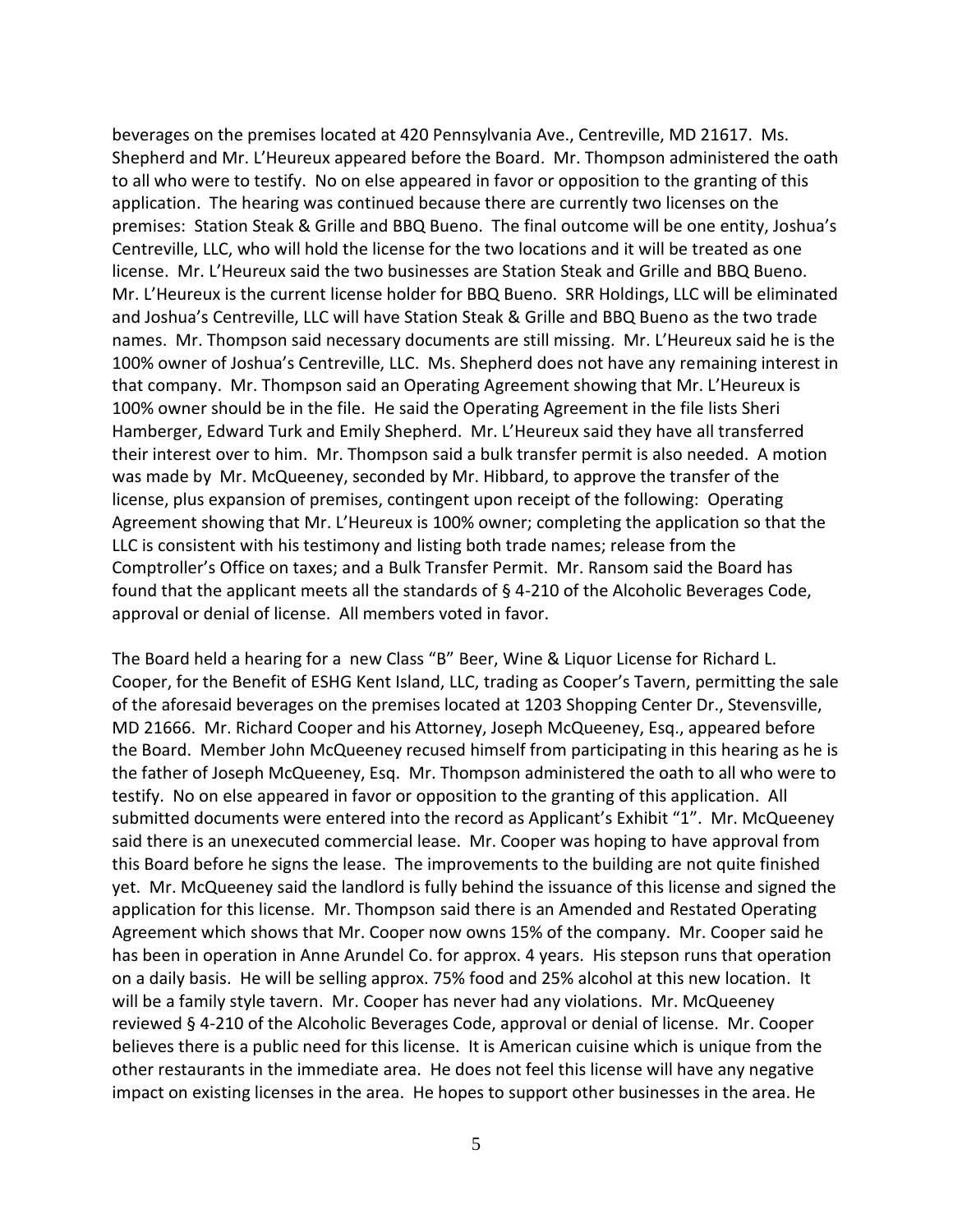will not have any live music. There will be no negative impact on the health, safety or welfare of the community. He will have adequate seating with no outdoor seating. There is adequate parking. Mr. Cooper is Alcohol Awareness certified. A motion was made by Mr. Beery, seconded by Mr. Hibbard, to approve this license, contingent on receiving a signed lease, Fire Marshal approval, Health Dept. approval and Planning & Zoning approval. With a vote of four in favor, none opposed and Member McQueeney recused, the motion passed.

#### **DRUG FREE COALITION:**

Mr. Warren Wright from the Drug Free Coalition had no additional comments.

## **VOTE ON 2022 LICENSE RENEWAL APPLICATIONS AND DELIVERY PERMITS:**

The Board discussed the 2022 renewal applications and delivery permits. Member Chuck Ferrar recused himself from this discussion. A motion was made by Mr. Hibbard, seconded by Mr. McQueeney, to approve 2022 delivery permits for the following establishments: Bakers Liquors, Bay Ridge Wine & Spirits, Draper Bros., Go Mart, L&L Liquors, and The Winery. With a vote of four in favor, none opposed and Member Charles Ferrar recused, the motion passed. Ms. Calvert will follow up with these businesses to be sure they understand the rules for delivery.

Concerning the 2022 renewal applications. All received applications are in order. No one has requested a hearing before this Board regarding any application. A motion was made by Mr. McQueeney, seconded by Mr. Hibbard, to approve the received renewal applications. With a vote of four in favor, none opposed and Member Ferrar recused, the motion passed. Regarding late applications, there are two applications that have not been submitted to date, that being Big Bats Café and Bull & Goat Brewery. One application was submitted but not signed and notarized by the property owner, that being Cult Classic Brewing. Ms. Maxwell has been in regular contact with the licensees. Some did not receive their renewal applications in the mail due to the ongoing mail backup. The applications were mailed on 2/25/22. Mr. Thompson said the Alcoholic Beverages Code states all applications shall be filed between March 2nd and April 1st of each year and the licensees are aware of this. Mr. Ransom said he feels the Board could give these businesses some latitude by a few days. A motion was made by Mr. McQueeney, seconded by Mr. Beery, to approve the renewal application for Cult Classic Brewing, contingent upon them having a notarized signature by the property owner by May 1, 2022. With a vote of four in favor, none opposed and Member Ferrar recused, the motion passed. Ms. Maxwell was advised that the application for Big Bats Café should be submitted today and Bull & Goat Brewery should be submitted this week. Mr. Thompson said the licensees need to understand that they need to file the application on time. Under the law a late application results in the filing of a complete new application. Or the Board could extend the time period to file their application to May 1, 2022 and their application would then be voted on at the next monthly meeting on May 10, 2022 which means they would lose their license for 10 days. Or the Board could advise them they need to file a new application and they could have a hearing on May 10, 2022. A motion was made by Mr. McQueeney, seconded by Mr. Hibbard, to extend the application filing date under § 4-408 of the Alcoholic Beverages Code until Friday, April 8, 2022.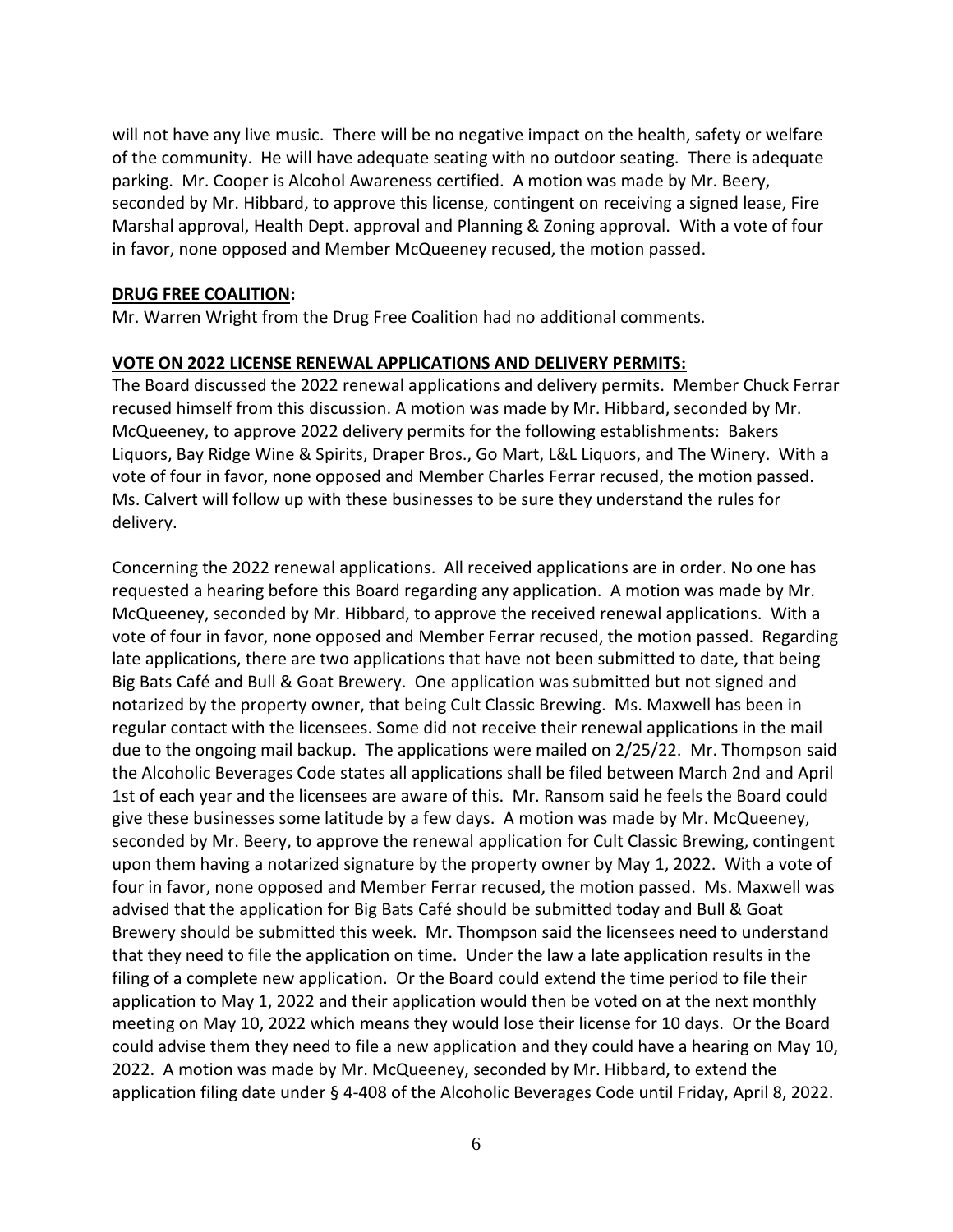With a vote of four in favor, none opposed and Member Ferrar recused, the motion passed. During the meeting the renewal application for Big Bats Café was delivered to the Board. Mr. Ransom suggested that this discussion be tabled until later in this meeting so that this application may be reviewed.

#### **ROUNDTABLE:**

The Board discussed Kent Island Yacht Club and a question about a caterer. Mr. Jeff Smith, Commodore of the Yacht Club, and Mr. Herry Binnendijk, Rear Commodore, appeared before the Board. Mr. Ransom said someone had previously notified this Board that alcohol was going outside of the licensed premises. The caterer was using their license and the Yacht Club was using their license. Mr. Ransom said you can only have one license for one covered area. He said the compromise was that the Yacht Club would purchase the alcohol for the events and the caterer would serve the alcohol so there would only be one license on the premises and that would be the Yacht Club's. Mr. Thompson said the Yacht Club can have a caterer on the property but the Yacht Club is selling alcohol to the patrons who are consuming it, not the caterer. The caterer is acting in capacity of bartender. Mr. Thompson said this Board is not concerned what the business arrangement is, that is between the Yacht Club and the caterer. Mr. Ransom said the Yacht Club does great things for the community and it is appreciated.

#### **PUBLIC HEARING CONTINUED:**

The Board resumed the hearing on Hilton Garden Inn Kent Island. Mr. Christopher Sims, Applicant, and Sara Arthur, Esq. were now present. Mr. Thompson administered the oath to all who were to testify. Mr. Ransom said at the last hearing Ms. Arthur proffered that she had seen a background check and there was nothing on it when actually there was a charge. Ms. Arthur apologized and thanked the Board for continuing the hearing. She said she stated she had seen a copy of the receipt for the background check and she stated they had both previously had background checks done for their other liquor licenses. Ms. Sims and Mr. Smith had previously been approved for liquor licenses and had to have background checks done in conjunction with that. As a result she assumed it would be clear. She said when she and Mr. Smith left the last meeting, Mr. Smith advised her he had been charged previously 40 years ago. Mr. Smith immediately went to the local Sheriff's Office and had another background check done. At the location he previously had it done was not forwarding the results to the Liquor Board's office. Ms. Arthur said she assumed only Mr. Smith needed to attend today to explain the violation. Mr. Ransom said he feels Ms. Arthur has offered a reasonable explanation and the violation was minor. Ms. Arthur said also that she would not have received the background check prior to the Liquor Board's office receiving it. Mr. Smith only received his copy a week ago. Concerning the 2022 renewal license, Mr. Walt Thompson's current license is effective until 4/30/22. The transfer will then be effective May 1, 2022, pending Fire Marshal approval.

## **2022 RENEWAL APPLICATIONS CONTINUED:**

The Board discussed the 2022 renewal application for Big Bats Café which was in order. A motion was made by Mr. Hibbard, seconded by Mr. McQueeney, to approve the application. With a vote of four in favor, none opposed and Member Ferrar recused, the motion passed.